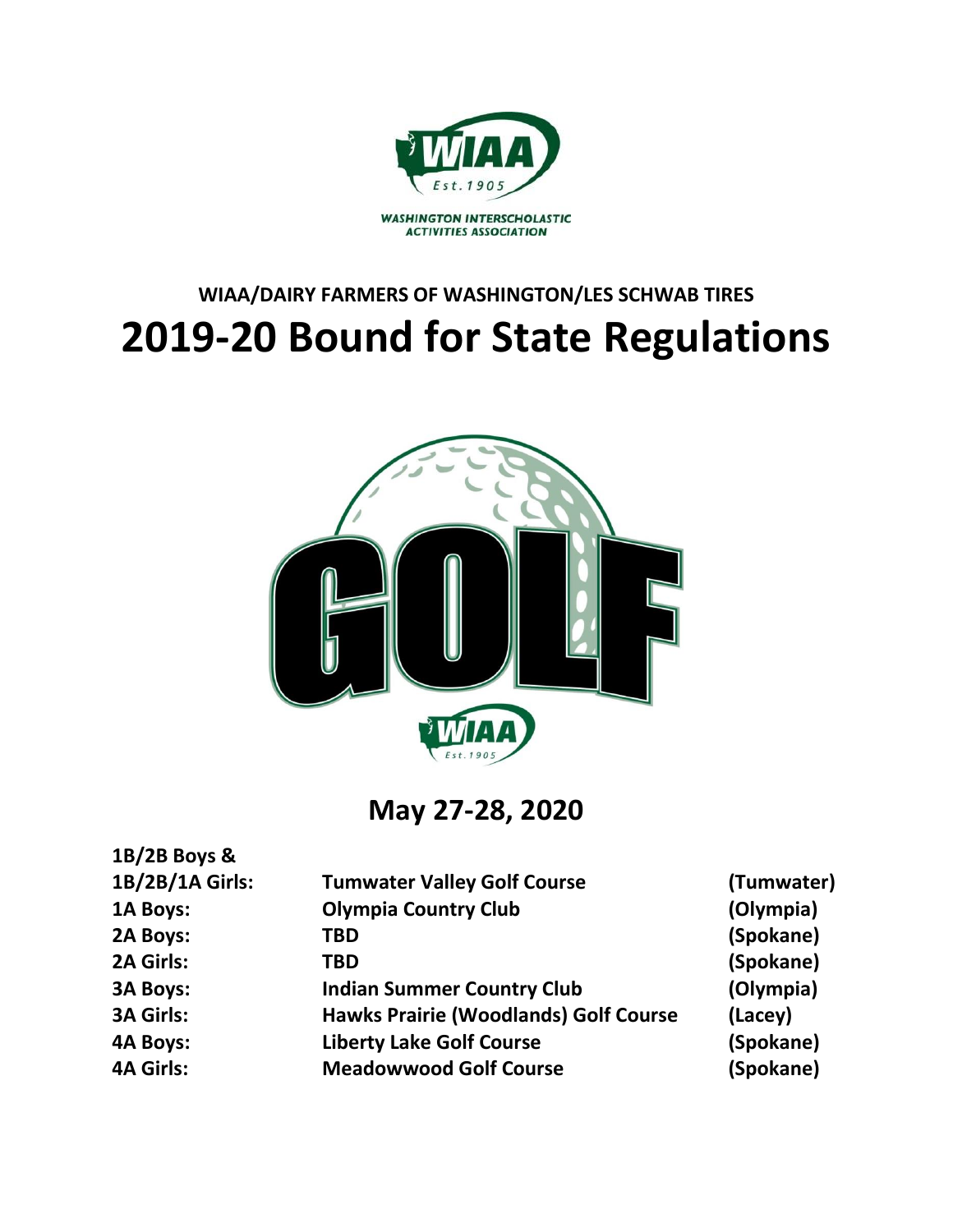# **Changes from the 2018-19 Golf Regulations are indicated in bold type and shaded.**

After the event, each school will be assessed and billed a **\$40.00** entry fee for each individual participating in the State Championships.

#### **Practice Round**

There is only one designated tournament practice round. Specific start times of the practice rounds can be found in the coaches packet. Each player is expected to check in at the course prior to on the day of the practice round. Alternates and coaches are not automatically registered for the practice round. Schools must call in advance to see if there is room for alternates and coaches in the practice rounds. For additional practice rounds, schools may contact the courses for availability. Any expenses involved will be paid by the school/individuals practicing on the course.

#### **Entries/Allocations: 1B-2A**

Each WIAA District will qualify individual entries to the State Tournament. Allocations are based on 80 participants in a 16-entry tournament and 40 participants in an 8-entry tournament. Allocations in golf are made to the WIAA Districts. A school may qualify an unlimited number of individuals for the state golf championships. Only the top six (6) players from the qualifying tournament(s) for each school, however, will be calculated in the team scoring when determining the team championship. Any ties for the last allocation must be resolved at the District level, i.e., sudden death playoff, etc.

Entries will be submitted by the District manager to the state tournament manager and will list the golfers in the order of their finish, with the best golfers listed as number one, second best listed as number two, etc. To be considered as an official entry, entries must be received or phoned to the tournament manager's office no later than the Monday prior to the tournament. A qualifier(s), in addition to District allocations, by virtue of meeting the minimum standard must have his/her score card submitted along with District entry list. Entries must again be verified by the coach at the time of registration, which shall be no later than 30 minutes prior to the first tee off time.

#### **Entries/Allocations: 3A & 4A**

Each WIAA District will qualify team and individual entries to the State Tournament. Allocations are based on 16 teams and at least 32 individuals in a 16-entry tournament. Allocations in golf are made to the WIAA Districts. Any ties for the last allocation must be resolved at the District level, i.e., sudden death playoff, etc.

Sixteen (16) Teams x Five (5) Players = Eighty (80) Golfers The tournament will consist of sixteen (16) teams and at least thirty-two (32) individuals.

Each WIAA District team allocation will be multiplied by a factor of two (2) to determine the individual qualifiers unless the District has only one (1) team allocation. When a district has one (1) Team allocation it will have a guarantee of four (4) individuals; i.e. one (1) Team allocation= four (4) individuals.

A district will have a maximum of fourteen (14) individual qualifiers no matter how many team allocations it has. If a district has Eight (8) Team allocations it will have fourteen (14) individual allocations.

A School may have only six (6) golfers total qualify, (five (5) from team plus one (1) individual). The seventh (7th) golfer can only be the alternate for that school.

#### **Minimum Standards**

Additional entries to State will be allowed for individuals who meet or exceed the minimum standard at the District Tournament, and who are not among the allocated qualifiers for that District.

Minimum standards are computed as follows: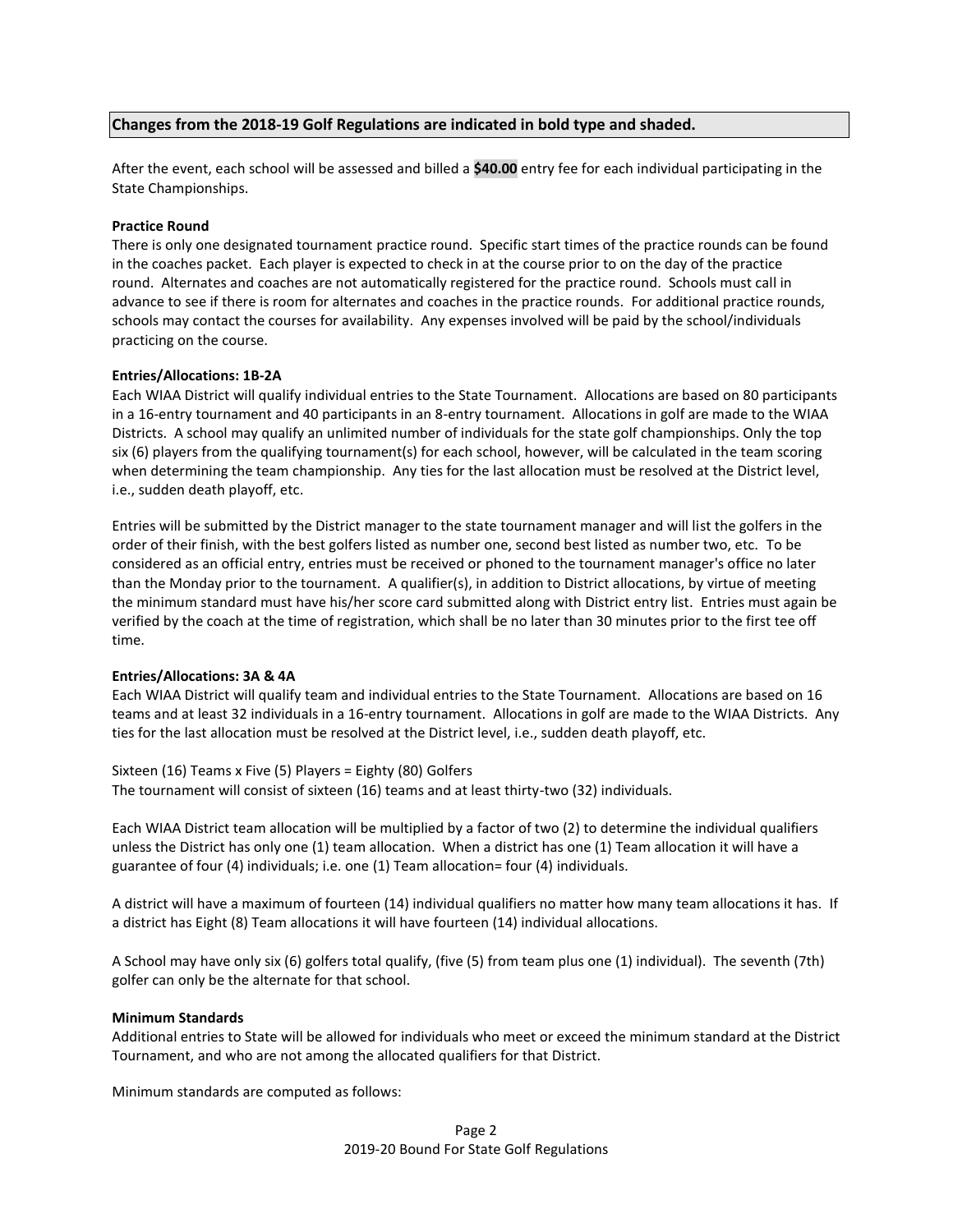- 1. For each tournament classification, average of third (3rd) place score of the three previous state tournaments.
- 2. From this number subtract the USGA course rating for this year's course.
- 3. This resulting differential is then added to the course rating of this year's District course to determine the minimum standard for that District.

For example: Assume the average in (1) above is 75.4. If the course rating of this year's course is 71.2, there is a differential of 4.2. If the course where District II golfers will qualify has a rating of 69.9, then the minimum standard for District II would be 74.1 (69.9 + 4.2). A District qualifying on a course rated 68 would have a minimum standard of 72.2 (68 + 4.2).

## **Faculty Representative**

**The golf coach or a school faculty representative must accompany all participating golfers to the State Meet.** This coach or representative must stay at the course site until the team or school individuals have completed play. Coaches will not be allowed to play golf at the tournament site on the day of the tournament.

## **Coach Assigned to Groups**

The tournament manager may assign a golf coach as a monitor to each group at the state event. Coaches and players from the same school will not be assigned together.

## **Starting Times**

The tournament manager will determine groupings. No two players representing the same school may play in the same group. Starting times will be determined by the tournament manager.

## **Rules**

- 1. USGA rules will govern, except in cases of local ground rule changes. The Rules Committee will serve as final arbitrator in all questions involving rules.
- 2. The tournament manager may provide an official scorer for each group. In the event there is no official scorer, players will keep each other's score within the group. The tournament official scorer will not accept scorecards unless they are signed by both the individual player and their scorer. Scorecards must be exchanged among the playing group. Penalty for unsigned scorecards is automatic disqualification.
- 3. The Girls Championships will be played from ladies tees.
- 4. Each player must be wearing appropriate golf attire, including golf type shirts and shorts. Cut offs, jeans and halter tops are illegal. Females may wear golf skorts, golf shorts, pants or dress shorts yoga attire is not allowed. Shoes are required. If a violation occurs, the tournament manager or designee is empowered to disqualify the player.
- 5. All putts must be holed out according to USGA rules. Failure to do so will disqualify the player.
- 6. The following violations will result in disqualification:
	- a. Smoking, use and/or possession of tobacco substances
	- b. Drinking of alcoholic beverage, use and/or possession
	- c. Abusive language swearing
	- d. Betting

All players must report violations of this provision to the tournament manager at the first opportunity.

Page 3 2019-20 Bound For State Golf Regulations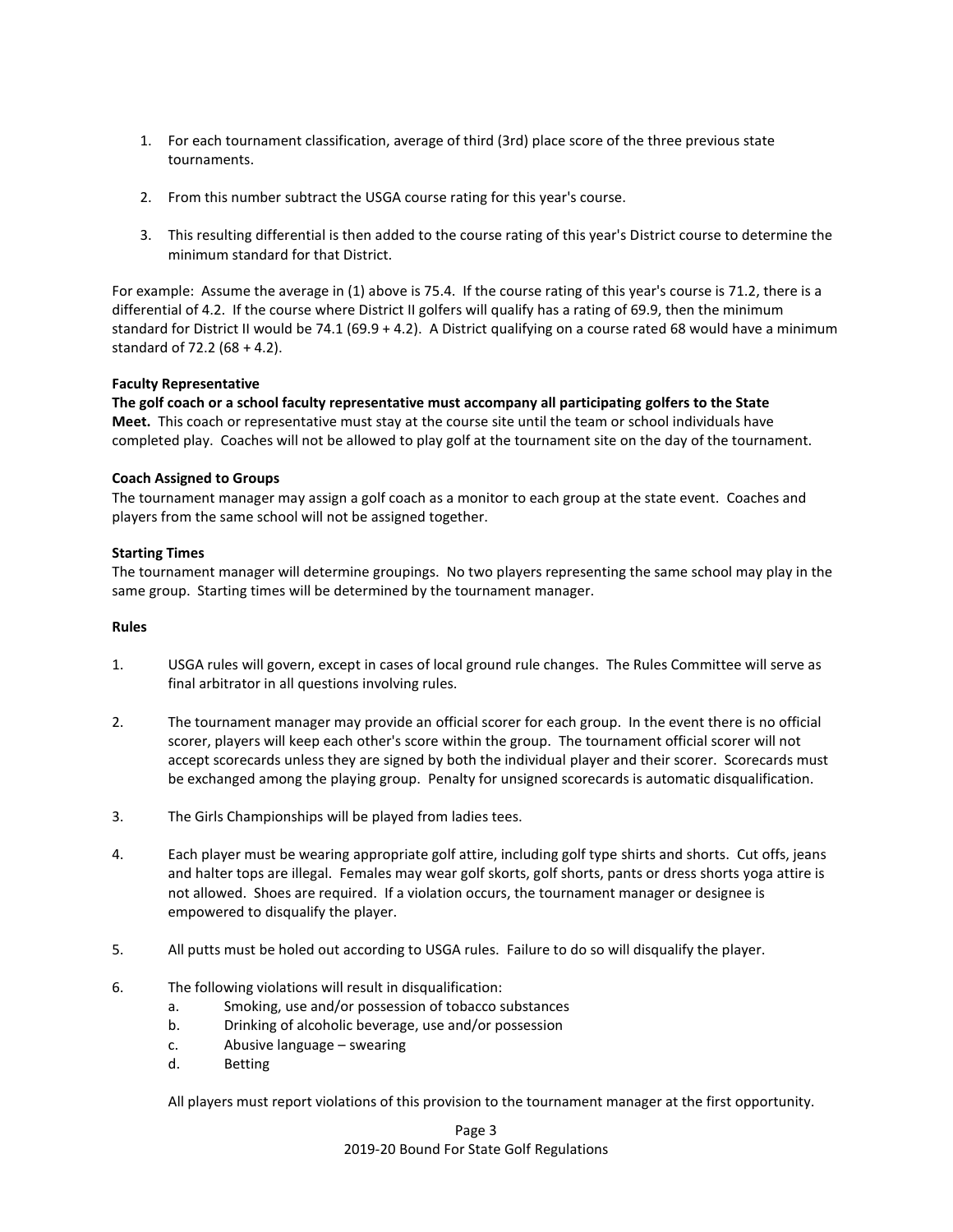- 7. Club Throwing there shall be a two-stroke penalty for throwing a club. Should a second offense occur, the individual will automatically be disqualified from further tournament play.
- 8. No caddies or motorized carts will be permitted**.** Players with a permanent physical disability, which prevents a player from being able to walk the course, must have a doctor's note specifying the disability and requesting a motorized cart. This request will be reviewed by a WIAA representative and tournament director. It is permissible for a player to pull his/her own golf cart.
- 9. "Point and Shoot style" Range Finders will be allowed for use during the practice round and both rounds of tournament play with the following stipulations:

Devices that calculate slope, wind, speed, temperature, etc. in addition to yardage are permitted, provided the player disables the devise features for slope, wind, speed, temperature, etc. prior to the start of their round. If the device features that calculate slope, wind, speed, temperature, etc. are not disabled prior to the start of the round, that player and any player that utilizes the information will be disqualified.

GPS devices on cell phones and GPS watches are not permitted. Use of either will result in disqualification.

In each pairing if any player or coach uses a measuring device then all players in the pairing will have access to the information. Failure to share information, if requested, or providing inaccurate information constitutes a sportsmanship violation.

1st offense – Warning 2nd offense – Two-Stroke penalty 3rd offense – Disqualification

- 10. On the day of the tournament, practice is restricted to the putting green and the practice range area only. Practice balls will not be furnished by the tournament manager. Practice rounds prior to the tournament must be cleared with the tournament manager or local pro.
- 11. Galleries are permitted with the approval of the club pro. However, all spectators are to keep a respectable distance from the competitors and observe the etiquette of golf.
- 12. Tournament managers should cover the regulations and format with the coaches before the tournament. Coaches, in turn, should review these rules and regulations with their players before the tournament.
- 13. Coaching Rule: 1-2 Golfers: 1 Coach Pass; 3+ Golfers: 2 Coach Passes. Coaches may give advice to their players from the tee to the green and after a player has completed a hole and the player has left the putting green. Once a player steps onto the green, including to repair a pitch mark, coaching shall stop until that player holes out and leaves the green for the next teeing area. Coaches may not go on to the green, but may look for balls in any penalty areas on the course. Coaches may not carry clubs or push player's carts. The coach must not cause a player to delay play.

# **Type of Play**

All championships will be 36 holes, played over two days. After completion of the first 18 holes, the field will be cut in half and only the top half qualifiers will be eligible for play on the second day. Tee times will be determined by the tournament manager.